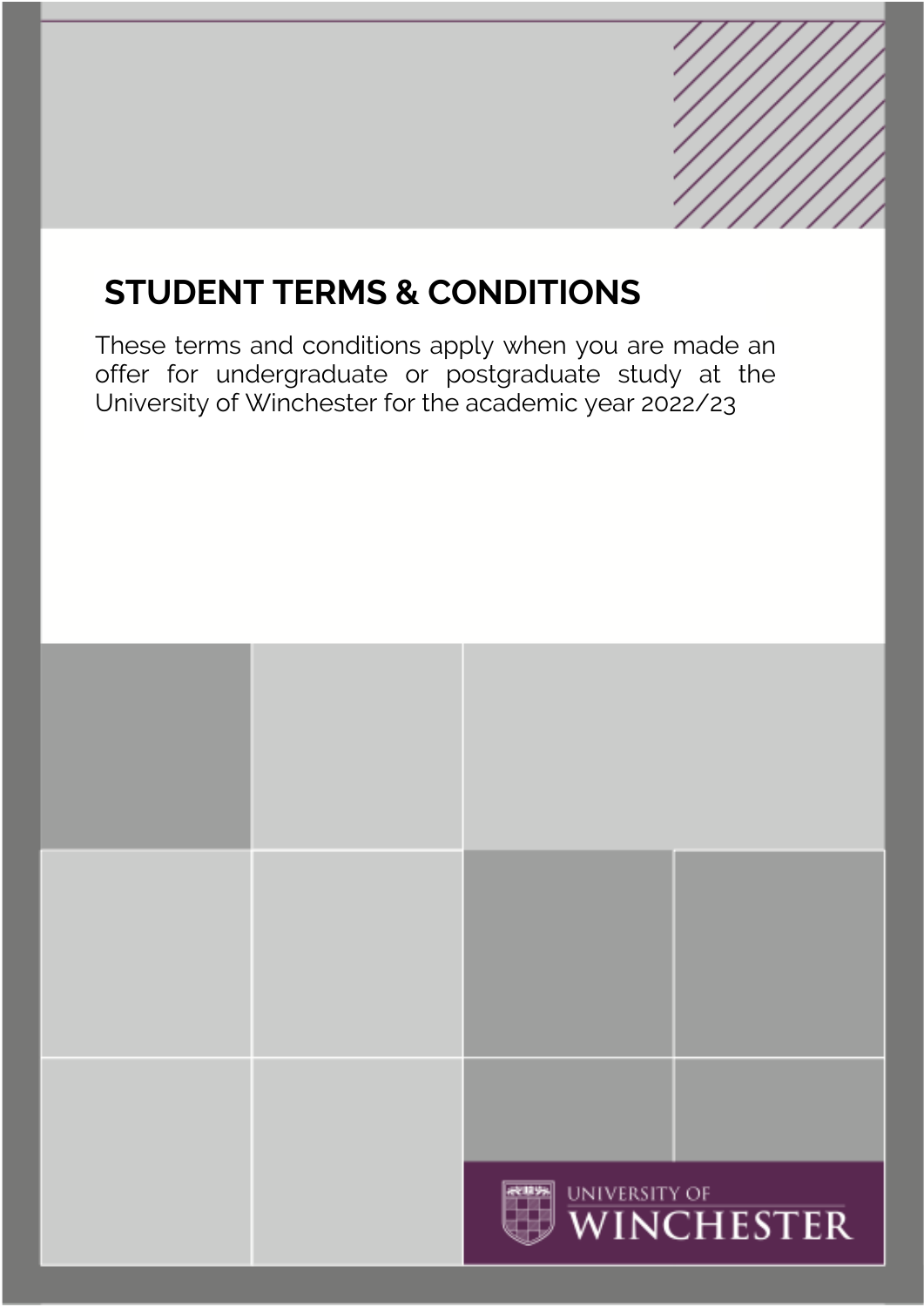# **TERMS AND CONDITIONS**

These Terms and Conditions apply to offers made for entry to the University for the Academic Year 2022/23. If you have applied for deferred entry to start in the 2023/24 academic year, this version of the Terms and Conditions will apply until such time that the University publishes the T&C's for the academic year 2023/24. They have been developed to reflect guidance from the Competition and Markets Authority.

# **1 DEFINITIONS**

1.1 In these Terms and Conditions, the following terminology shall have the following meanings:

**Academic Year** means a calendar year running from 1 September in one year to 31 August in the next year. The specific dates applicable to individual students are determined by their Course.

**Accreditation/Accrediting body** means an organisation delegated to make decisions, on behalf of the higher education sector, about the status, legitimacy or appropriateness of an institution, or programme.

**Additional Costs** means additional payments required for services or materials in association with your

Course. These will either be mandatory (i.e. costs that are essential for the successful completion of your Course) or optional (i.e. costs that will be at your discretion and that you need not incur in order to successfully complete your Course). Whether Additional Costs are mandatory or optional will be clearly specified on the Course webpage on the Website.

**Award** means a qualification, or academic credit, conferred in formal recognition that a Student has achieved the intended learning outcomes and passed the assessments required to meet the academic standards set for a programme or unit of study.

**Collaborative Partners** mean an institution or organisation (including exchange partners) with which the University has an agreement in relation to the provision of Courses and/or the conferment of Awards.

**Contract** means the contract formed between you and the University on the terms of the Contract Information (whether the Pre-Enrolment Contract or the Enrolment Contract – see clause 2 for further information on each).

**Contract Information** means your University entry requirements; the terms within your Offer Letter and/or UCAS offer; the Course Description as at the date of your Offer Letter; the Tuition Fees Information; any special requirements which apply to you (as set out in clause 3.2); the Regulations, Policies and Procedures and these Terms and Conditions.

**Course** means a programme of study or research at the University leading to an award.

**Course Description** means the important information about the content of your Course and details of how and where it will be delivered as set out in the Prospectus and the Website. For example, the Course Description will include the course title, modules, the Award to be received on completion, whether the Course is accredited, length of Course and costs, including Tuition Fees and any Additional Costs.

**Enrolment** means the process by which a prospective Student or Student formally registers their participation or continued participation (Re-Enrolment) in a Course at the University, accepts the liability to pay Tuition Fees, agrees to abide by the Regulations, Policies and Procedures and provides information required by the University. Completion of the enrolment process is required for the University to grant access to the Course and related Services). (See clause 3.3 for further information on the process) **Enrol** and **Enrolling** will be construed accordingly.

**Intellectual Property** means all intellectual property rights including without limitation rights to inventions, patents, registered designs, trademarks and service marks (whether registered or unregistered), copyright and related rights, design rights and any application for any of the foregoing in any part of the world, semi-conductor topography rights, rights in and to software including source code, rights in and to confidential information and know-how, and database rights.

**Offer Letter** means the written communication from the University confirming the offer of a place on a Course and detailing any conditions attached to the offer.

**Pre-Enrolment** means the period of time before a prospective Student becomes a Student.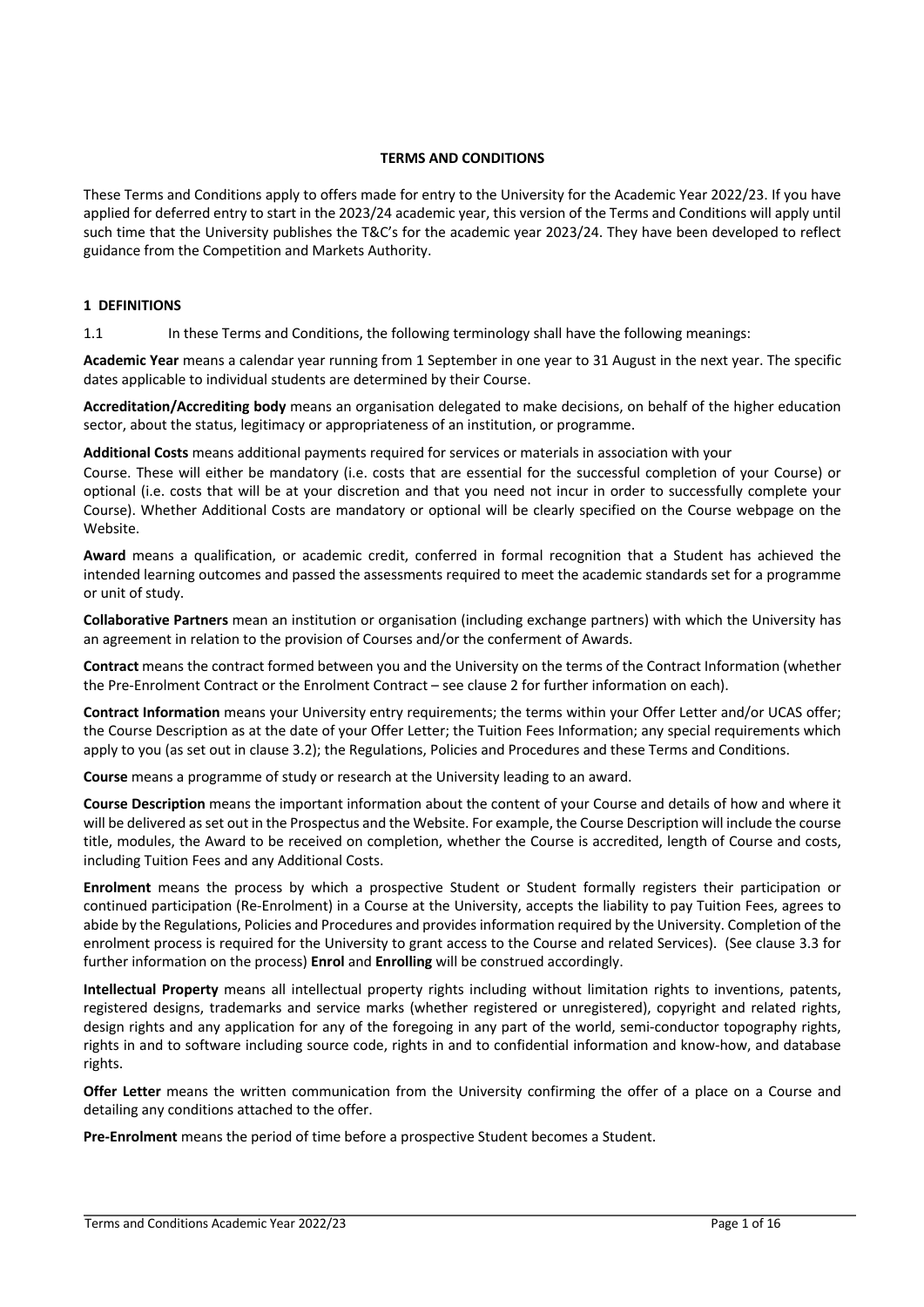**Prospective Student** means a person who has accepted a place at the University for a Course or other programme of study conditionally or unconditionally, and who has not yet Enrolled for their first Academic Year at the University. This is distinct to a **Prospective Applicant**, who is someone considering applying to the University, for example a visitor to a University open day or HE fayre.

**Recognition of Prior Learning (RPL)** means the formal acknowledgement of learning gained outside the University by a prospective Student or Student through formally assessed and certified programmes and/or other experience, which is uncertified and not previously assessed. If approved under the terms of the University's Recognition of Prior Learning Policy it may give you advanced standing on your intended Course.

**Re-enrolment** means the process which must be completed during each academic period (as applicable) where a student confirms their continuance of study.

**Registration** means the online process prior to arrival at the University to confirm your intention to study and to provide, confirm or amend your personal details.

**Regulations, Policies and Procedures** mean those University regulations, policies and procedures set out at clause 5 (as amended from time to time) and all associated policies including the Student Charter.

All regulations, policies and procedures are available on the Website at https://www.winchester.ac.uk/aboutus/leadership-and-governance/policies-and-procedures/. Hard copies are available on request from the Academic Registrar.

**Semester** means the two periods into which the Academic Year is divided for the majority of our courses. Semester 1 entails 12 teaching weeks and semester 2 entails 12 teaching weeks and a three-week assessment period. Exceptions to this apply.

**Services** means such educational services and facilities which are provided by the University for Students (including but not limited to the provision of library and IT services, provision of student support and guidance, and use of cafeterias, sports facilities, studios and workshops).

**Student(s**) means those people who are pursuing a Course as an enrolled student of the University.

**Student Charter** means the charter document approved by the Student Academic Council and listed at clause 5.1.5.

**Terms and Conditions** means the provisions contained in this document as may be amended from time to time in accordance with those provisions.

**Tuition Fees** means the fees charged by the University for the provision of Courses to Students as set out in the Student Tuition Fees Regulations and the Website.

**Tuition Fees Information** means the information about the Tuition Fees for your Course and the related payment arrangements all as set out in the Payment of University Fees - Regulations. Your Tuition fees will be confirmed to you within your Offer Letter.

**University** means the University of Winchester, a Higher Education Corporation under the UK Education Reform Act 1988 and UK degree-awarding university under the UK Further and Higher Education Act 1992, whose principal address is at Winchester, Hampshire, SO22 4NR. Telephone Number +44(0)1962 841515, Email: admissions@winchester.ac.uk

**UCAS** means the Universities and Colleges Admissions Service, or any successor body.

**Website** means the University's website at www.winchester.ac.uk or any replacement or substitute URL.

# **2 YOUR CONTRACTS WITH THE UNIVERSITY**

# **2.1 Your Contract Information**

- 2.1.1 To help you make an informed decision about what and where to study, before you apply for a place on a Course, the University will make available to you a wide range of information through a variety of means, including through the Prospectus, physical or digital course leaflets, open days, written materials and the Website.
- 2.1.2 Your Contract Information contains any particular and specific contractual terms on which an offer is made to you. The University will make available to you the Contract Information through a variety of means as set out in clause 2.1.1.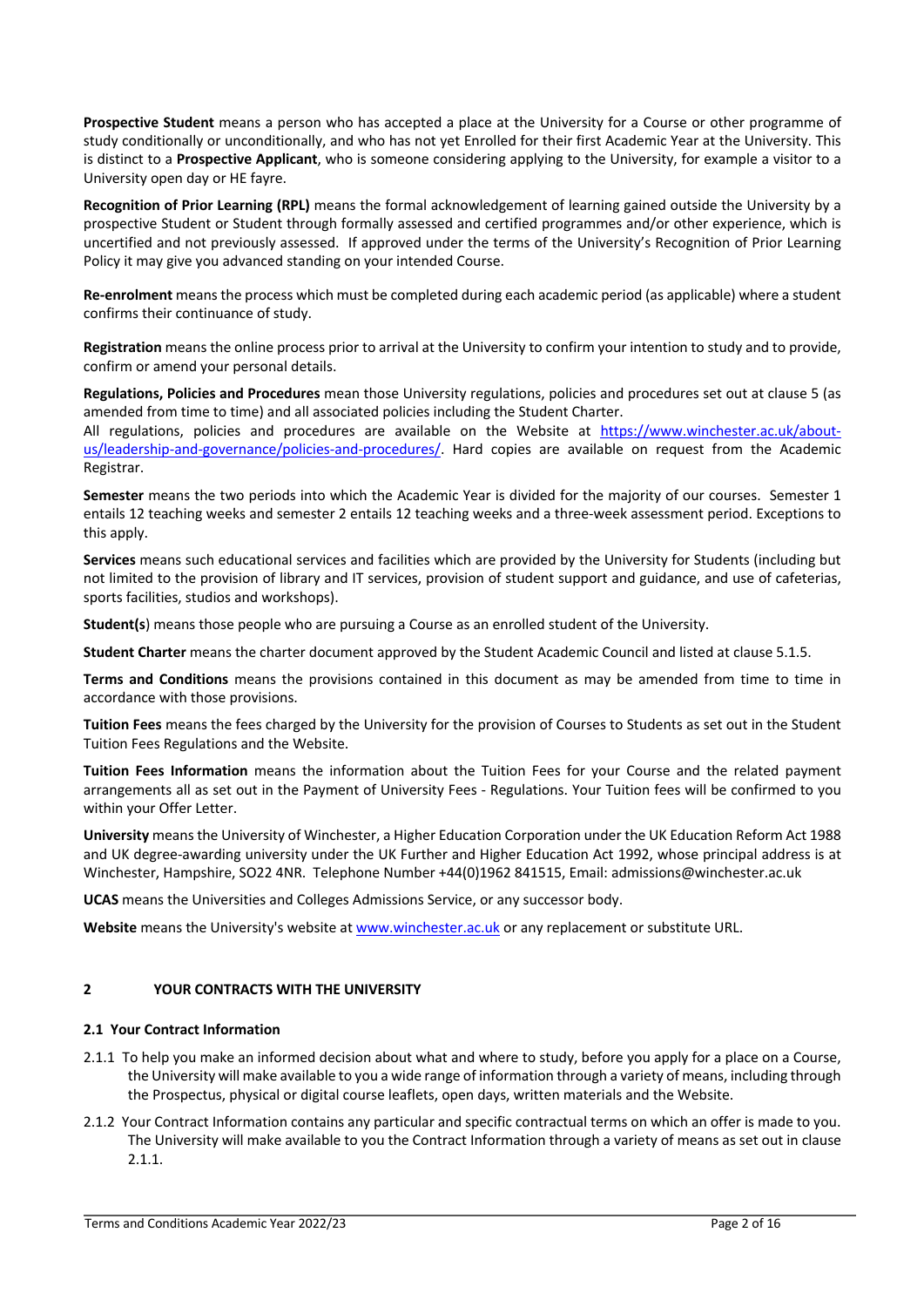2.1.3 By accepting a place on a Course, you are agreeing to be bound by the Contract Information; therefore you must read the Contract Information prior to accepting your place. If you have any questions please make contact with the relevant person at the University as set out in clause 16.

# **2.2 The Pre-Enrolment Contract**

- 2.2.1 When you accept the offer of a place on a Course, a Pre-Enrolment Contract is formed between you and the University. The terms of this Contract are determined by the Contract Information provided.
- 2.2.2 Your Pre-Enrolment Contract reserves you a place on your Course and gives you the opportunity to Enrol if you meet the terms of your offer, your entry requirements and any special requirements within your Contract Information.
- 2.2.3 You have a statutory right to cancel your Pre-Enrolment Contract. The cancellation period will expire at the end of 14 calendar days after the day you accept the offer of a place on a Course. In these circumstances, please notify the Admissions Team (admissions@winchester.ac.uk) of your decision to cancel your Pre-Enrolment Contract or use the facility available on our Website to do so. Subject to clause 2.4, the University will refund to you any monies that you have paid to the University under the Pre-Enrolment Contract within 14 calendar days after the day on which we receive your notification. (Details of cancellation rights outside of statutory periods can be found in clause 6.4)
- 2.2.4 Your Pre-Enrolment Contract automatically expires if and when you Enrol, in which circumstances you progress to an Enrolment Contract and clause 2.3 applies.
- 2.2.5 If you do not Enrol by the deadline date you have been given by the University, your Pre-Enrolment Contract will automatically expire at 23.59 on that date.

# **2.3 The Enrolment Contract**

- 2.3.1 When you Enrol, an Enrolment Contract including the terms of the Contract Information is formed between you and the University.
- 2.3.2 Your liability to pay Tuition Fees arises at Enrolment.
- 2.3.3 When you enrol (please note this is distinct to Registration, which all prospective Students are required to do please see clause 3.5 for further information) you have a further statutory right to cancel your Enrolment Contract (this is in addition to the statutory right to cancel your Pre-Enrolment Contract as mentioned in clause 2.2.3). The additional cancellation period will expire at the end of 14 calendar days after the day you enrol at the University. In these circumstances, please notify the Academic Register in writing (including by email) of your decision to cancel your Enrolment Contract or use the facility available on our Website to do so. Subject to clause 2.4, the University will refund to you any monies that you have paid to the University under the Enrolment Contract within 14 calendar days after the day on which we receive your notification. (Details of cancellation rights outside of statutory periods can be found in clause 6.4).
- 2.3.4 Your Enrolment Contract expires in accordance with clause 2.5.

# **2.4 Courses that begin within or before the statutory cancellation period(s)**

- 2.4.1 If your Course has already begun or is due to begin before the end of either statutory cancellation period referred to in clauses 2.2.3 and 2.3.3, then, by accepting the offer of the place on a Course and/or by enrolling, you are expressly agreeing that the University's service to you should begin within the statutory cancellation period.
- 2.4.2 In the circumstances in clause 2.4.1, if you subsequently decide to cancel the Pre-Enrolment Contract or the Enrolment Contract within either statutory cancellation period, you may be liable to pay a proportion of your Tuition Fees to cover the period from the commencement of the University's service to you until the date of cancellation (please see the Refund of Tuition Fees Deposits Policy for details).

# **2.5 Expiry of your Enrolment Contract**

2.5.1 The Enrolment Contract will expire, subject to the provisions for early termination in these Terms and Conditions, on the completion of your Course, whether or not you are conferred with an Award.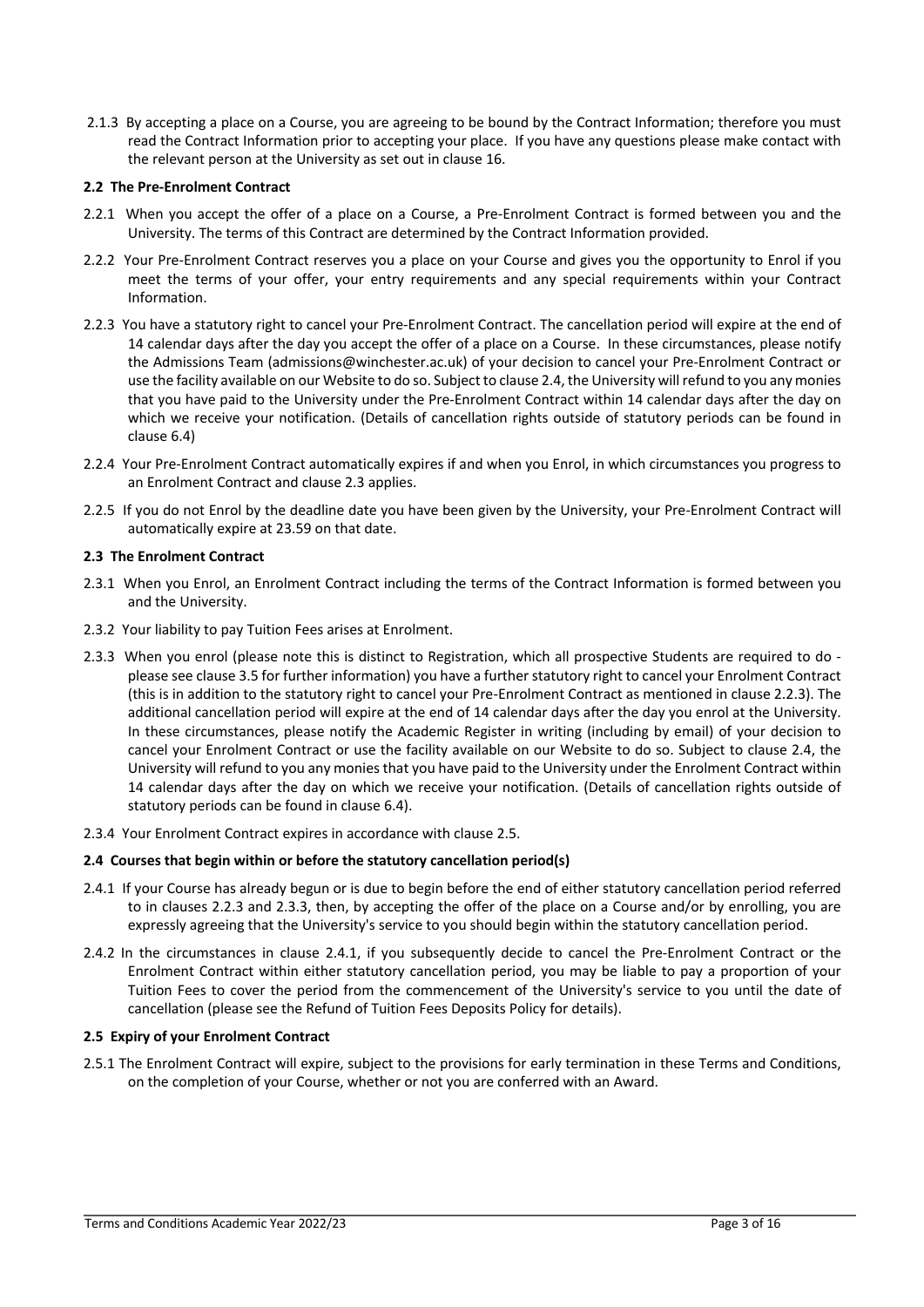# **3 ADMISSION TO THE UNIVERSITY**

# **3.1 Consideration of applicants**

- 3.1.1 All applications for a place on a Course are considered on their merits in the context of the specific and general guidance set out in the Prospectus and/or Website and any special requirements as set out in clause 3.2.
- 3.1.2 The University is not obliged to provide reasons for its decisions in relation to applications, but we are happy to provide feedback to unsuccessful applicants on request.
- 3.1.3 Some prospective Students will be required to declare relevant unspent and/or spent criminal convictions, for example, where they are applying for certain Courses leading to professions or occupations that are exempt from disclosure. Full details are set out in our 'Applicants with criminal convictions policy' found on our website.
- 3.1.4 The entry conditions stated in the Prospectus and Website may be varied from time to time where it is reasonably considered by the University to be beneficial and/or necessary to ensure the proper delivery of education, but, with the exception of a circumstance arising under clause 3.1.5, such changes would not normally affect Prospective Students.
- 3.1.5 Your entry conditions will be set out in your Offer (see also clause 3.4).
- 3.1.6 A prospective Student will be notified if the conditions of their offer change; generally this would only be for exceptional reasons outside the University's control such as:
	- a. a change in requirements imposed on the University by a professional, statutory or regulatory body; or
	- b. a change in requirements imposed on the University by a change in the law.
- 3.1.6 If the conditions of a prospective Student's offer do change, you have a number of options available. These are described in clauses 4.3 to 4.5.

# **3.2 Special requirements**

- 3.2.1 Students for certain specified Courses and students requiring a visa to study at the University must comply with special requirements.
- 3.2.2 Some special requirements must be complied with as a condition of a prospective Student obtaining their place at the University and other special requirements continue throughout the period of the Course.
- 3.2.3 These special requirements are often imposed by law, the government, accrediting or professional bodies or other third parties including Collaborative Partners. For example:
	- a. prospective Students who require a visa may need to demonstrate a particular level of competence in the English language;
	- b. some Courses may require additional declarations by the Student relating to their health, employment, criminal convictions and cautions;
	- c. there may be a requirement for a satisfactory check of criminal convictions (via the Disclosure and Barring Service);
	- d. there may be attendance requirements for Students studying on a visa or on a professional Course and certain standards of behaviour may apply; or
	- e. there may be occasions when your details are checked against professional body 'barred' lists to determine suitability for the course.
- 3.2.4 We will let you know the details of any special requirements that apply to you as part of your offer.
- 3.2.5 Variations or new special requirements may be introduced by the University if they are required by a relevant third party or by law. The circumstances in which this may happen, and the options available to you if it does, are described in clauses 4.3 to 4.5.

3.2.6 Failure to comply with any such special requirements may result in termination of your Pre-Enrolment or Enrolment Contract, with the consequence that you may not be permitted to begin your Course at the University or you may be required to leave your Course and/or the University.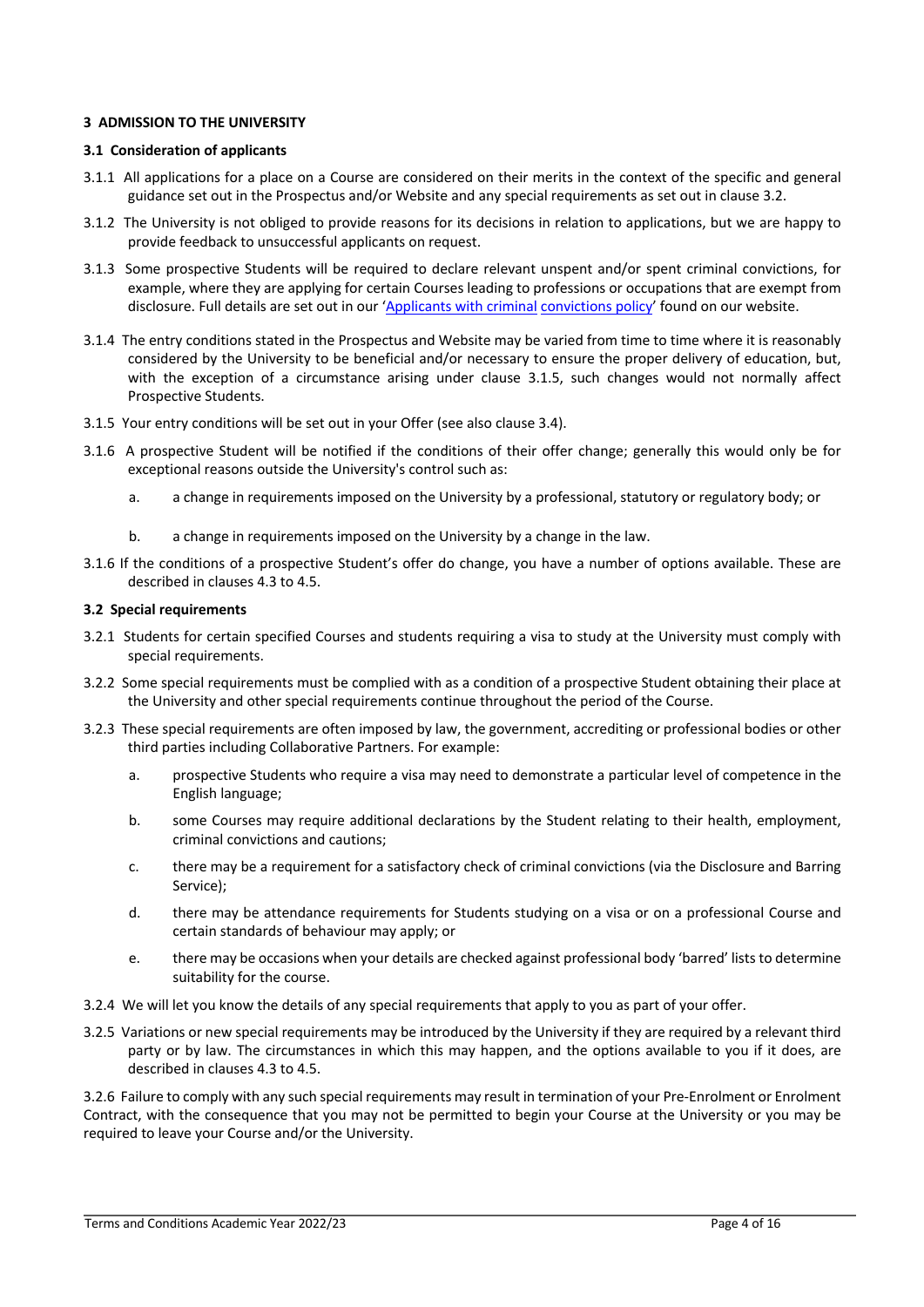# **3.3 Recognition of Prior Learning (RPL)**

- 3.3.1 The University recognises the value of learning wherever it occurs, either to meet Course entry requirements or to achieve credit towards your Award.
- 3.3.2 The University's RPL Policy defines the procedures for submitting and considering requests for exemption from individual modules or direct entry to the second or subsequent year of a Course on the basis of prior learning.
- 3.3.3 Where an offer of a place on a Course includes RPL, grades and/or marks achieved from a course undertaken at another institution or Collaborative Partner shall not normally be transferred. The final Award mark/classification shall be calculated on credits and marks accumulated by you whilst a student of the University only. Please see the University's Recognition of Prior Learning Policy.

# **3.4 Conditional Offers**

- 3.4.1 Offers of a place on a Course may be conditional on a prospective Student fulfilling certain conditions either academic or otherwise, which will be stipulated in your Offer.
- 3.4.2 If a prospective Student fails to meet these conditions to the reasonable satisfaction of the University, the Pre-Enrolment Contract between the prospective Student and the University shall, unless the University agrees otherwise, automatically come to an end and both parties shall be in the same position as if they had never entered into the Pre-Enrolment Contract.

# **3.5. Registration and Enrolment**

- 3.5.1 Enrolment with the University is a two-stage process. Details of the processes will be provided to you before you start your course.
- 3.5.2 You are required to Register and Enrol with the University before you start your course and to re-Enrol as required by the University (normally annually).
- 3.5.3 You cannot be considered for, or awarded, academic credit from a University of Winchester course if you are not formally enrolled on that course at the University.

# **4. PROVISION OF COURSES AND SERVICES**

# **4.1 Course Dates**

- 4.1.1 Students will be given advance notice by the University of the date on which their Course will commence (the length of notice being dependent on when within the admission cycle a Student applied for their Course).
- 4.1.2 Unless the Enrolment Contract is terminated earlier, it will be completed on the last day of the final Semester of the Student's Course in the Student's final Academic Year or the last day of any assessment of the Student's performance (whichever is later).

# **4.2 The Prospectus**

- 4.2.1 The Prospectus is produced at the earliest possible date to provide maximum assistance to prospective applicants.
- 4.2.2 The University may make changes to the information within the Prospectus to bring it up to date before the start of the next Academic Year.
- 4.2.3 Where changes to the Prospectus constitute changes to your Course, you will be notified as soon as reasonably practicable. Where these changes relate to Contract Information you will have a number of options available to you. These are described in clauses 4.3 to 4.5.

# **4.3 Making changes to Contract Information provided about your Course up to 28 days before your Course starts**

- 4.3.1 The University reserves the right to make changes to the Contract Information provided about your Course at any time up to 28 calendar days before your Course starts. We will always notify you when any changes to Contract Information are made. If you do not wish to accept the changes, there are a number of options available to you as described in clause 4.3.5.
- 4.3.2 Changes are normally made for one or more of the following reasons:
	- a. To make updates to Courses to reflect best practice or new academic developments and to refresh Course curricula to ensure their currency for the benefit of Students;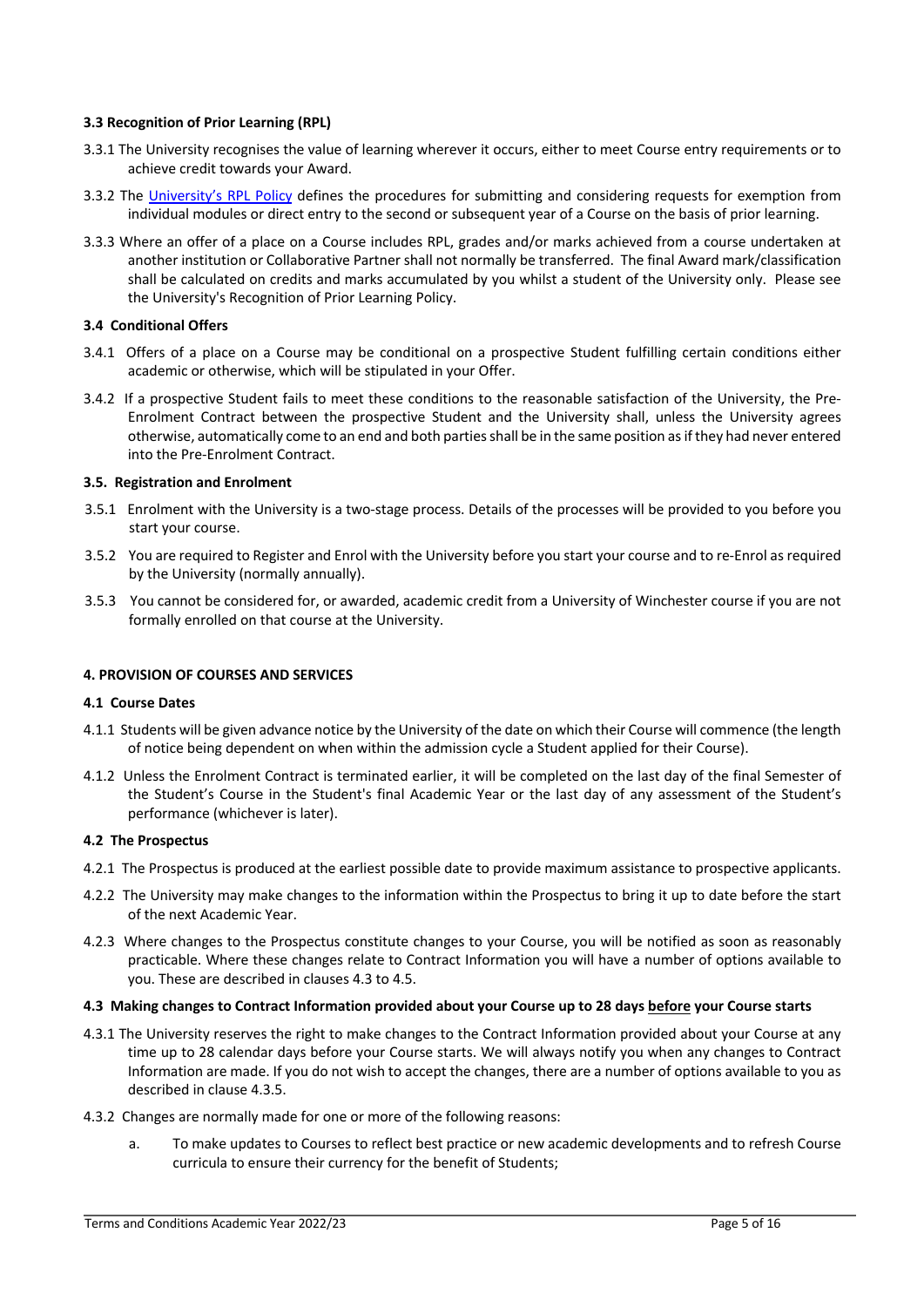- b. To improve and enhance Students' experience of a Course, or to incorporate changes arising from Student feedback for the benefit of Students;
- c. To meet external, professional or accrediting body requirements and/or
- d. To safeguard academic standards, for example, in response to external examiner feedback.
- e. To provide for exceptional circumstances within society such as changes in legislation or prohibition of normal teaching activities due to Government restrictions (for example: on the grounds of public health or other risks to life as instructed)
- f. To meet any imposed requirements due to the scenarios listed in 11.2.2
- 4.3.3 Prospective Students will be notified in writing (normally email) as soon as reasonably practicable that the Contract Information about their Course has changed.
- 4.3.4 The Website will be updated as soon as reasonably practicable to reflect the changes to the Course.
- 4.3.5 If, as a result of a change made under this clause 4.3, you no longer want to study your Course you must notify the University in writing (or through UCAS, if applicable) by no later than three weeks after your Course starts, quoting your reason for withdrawal.

On request the University will seek to provide a suitable alternative Course at the University (for which Tuition Fees will be payable), or suggest a suitable course at an alternative educational institution.

If you withdraw as a result of a change made under this clause 4.3, any tuition fees (including any deposit) will be refunded.

This clause 4.3 does not affect or alter any statutory cancellation rights you may have in relation to a Pre-Enrolment or Enrolment Contract.

- 4.3.6. Where changes are made to Courses, the University will take reasonable steps to mitigate the impact on Students wherever reasonably possible.
- **4.4 Making late changes to Contract Information provided about your Course or making changes after your Course starts**
- 4.4.1 The University reserves the right to make changes to the Contract Information provided about your Course at any time on and after the date 28 calendar days before your Course starts when those changes are for the benefit of students as set out in clause 4.3.2; or are requirements imposed on the University by a professional, statutory or regulatory body; or where a change in requirements is imposed on the University by a change in the law.
- 4.4.2 Where the University makes a change under clause 4.4.1 or 4.4.5, students on that Course will be notified in writing (normally by email) as soon as reasonably practicable that the Contract Information about their Course has changed.
- 4.4.3 The Website will be updated as soon as reasonably practicable to reflect the changes to the Course.
- 4.4.4 If a Student does not agree that the change is fair, they are able to seek redress under the University's Complaints Policy.
- 4.4.5 Any late change to the Contract Information about your Course or any change made after your Course starts which falls outside the reasons in clause 4.3.2 or that does not relate to a change in the law would be considered by the University to be a variation of your Pre-Enrolment or Enrolment Contract to which your consent was required.
- 4.4.6 Where changes are made after your studies have started (as outlined in clause 4.3.2), the University will contact you via your University email account (Unimail) and the student intranet (accessed when logged on with your student account).
- 4.4.7 In the circumstances in clause 4.4.5, you will be deemed to have consented to the change unless you give notice in writing that you do not consent by notifying the University within three weeks of being notified of, and consulted on, the change.
- 4.4.8 If you have given notice that you do not consent to a change made under clause 4.4.5, clause 4.5 applies.
- 4.4.9 Most changes to Courses will become effective from the start of the next Academic Year, but in-year changes may be made by the University where all students in the cohort consent to the change or for reasons beyond the University's control.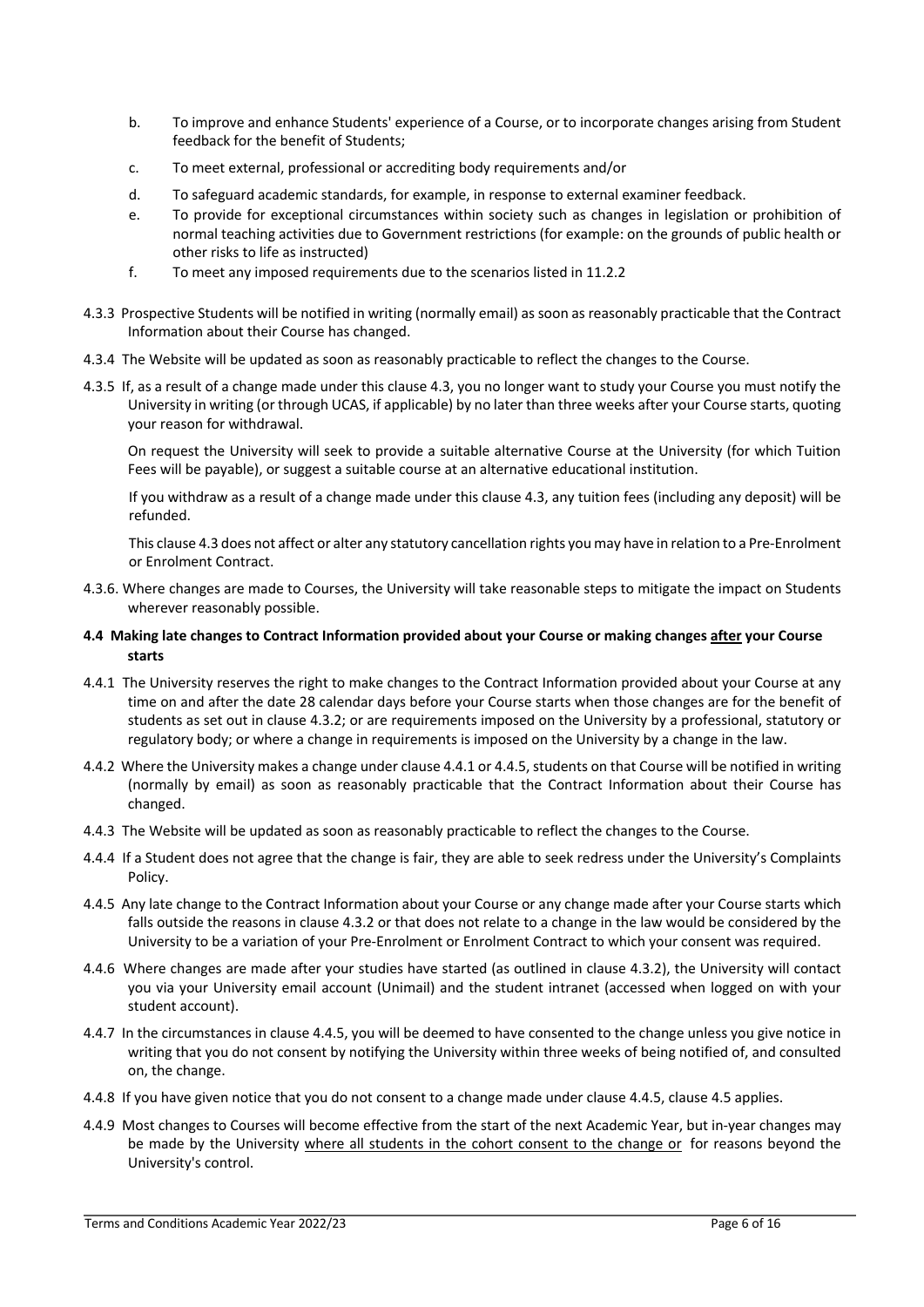- 4.4.10 Where changes are made to Courses, the University will take reasonable steps to mitigate the impact on Students wherever reasonably possible.
- 4.4.11 This clause 4.4 does not affect or alter any statutory cancellation rights you may have in relation to a Pre-Enrolment or Enrolment Contract.

# **4.5 What will happen if you do not consent to a late change?**

- 4.5.1 Upon receiving written notice from you under clause 4.4.7, the University will arrange to discuss the matter with you formally within a reasonable period and seek to find a resolution to which both parties can agree.
- 4.5.2 If no resolution can be agreed upon within a reasonable period, you have a right to withdraw from your Course.
- 4.5.3 If in the circumstances in clause 4.5.2, you decide to withdraw from your Course:
	- a. You must notify the University in writing, quoting your reason for withdrawal;
	- b. On request, the University will seek to provide a suitable alternative Course at the University (for which Tuition Fees will be payable) or suggest a suitable course at an alternative educational institution;
	- c. The University will refund any Tuition Fees (including any Tuition Fee deposit) already paid on a pro rata basis for the unexpired period of the Semester or Academic Year for which such Tuition Fees have been pre-paid.
- 4.5.4 Subject to clause 11, the University will consider on a case by case basis any evidence you provide of direct costs incurred or foreseeable losses suffered as a result of the change to your Course under clause 4.4.5 or your decision to withdraw.

# **4.6 Discontinuation or Suspension of Courses**

- 4.6.1 The University reserves the right to discontinue or suspend Courses up to 28 days before your course starts for any reason. This decision is not taken lightly and would be based on factors such as:
	- a. An insufficient number or quality of applications received means that a positive student experience cannot be guaranteed;
	- b. The University is concerned about the quality of the Course or the administrative and other supporting Services being delivered by its own staff or those of a Collaborative Partner;
	- c. Appropriate numbers of sufficiently qualified staff are not available to deliver the Course;
	- d. The University does not or will not have the appropriate teaching and learning resources, including the necessary estate and facilities, to deliver the Course for any reason; and/or
	- e. The Course is no longer viable for academic, regulatory, legal, market-related and/or financial reasons.
- 4.6.2 Where these factors are within the University's control, the University shall give Prospective Students as much notice as reasonably practicable in writing (normally by email).
- 4.6.3 Exceptionally, the University may discontinue or suspend Courses where:
	- a. A commissioning, accrediting or regulatory body or employer withdraws its allocation of places, accreditation, support and/or funding for a Course; and/or
	- b. Events beyond the University's reasonable control prevent a Course from being delivered either temporarily or permanently (see also clause 11.2).
- 4.6.4 For changes such as these which are outside the University's control, it may not always be possible to notify Students and Prospective Students in advance, but where the University is able to give notice, it will endeavour to do so as soon as reasonably practicable.
- 4.6.5 Save for in exceptional circumstances, including but not limited to those in clause 4.6.3, the University would not normally discontinue or suspend a Course after a cohort of Students had commenced their studies, but would instead make reasonable endeavours to deliver the Course in accordance with the Course Description to all Students in that cohort.
- 4.6.6 If the University has to discontinue or suspend your Course after an offer has been accepted or at any time during your Course: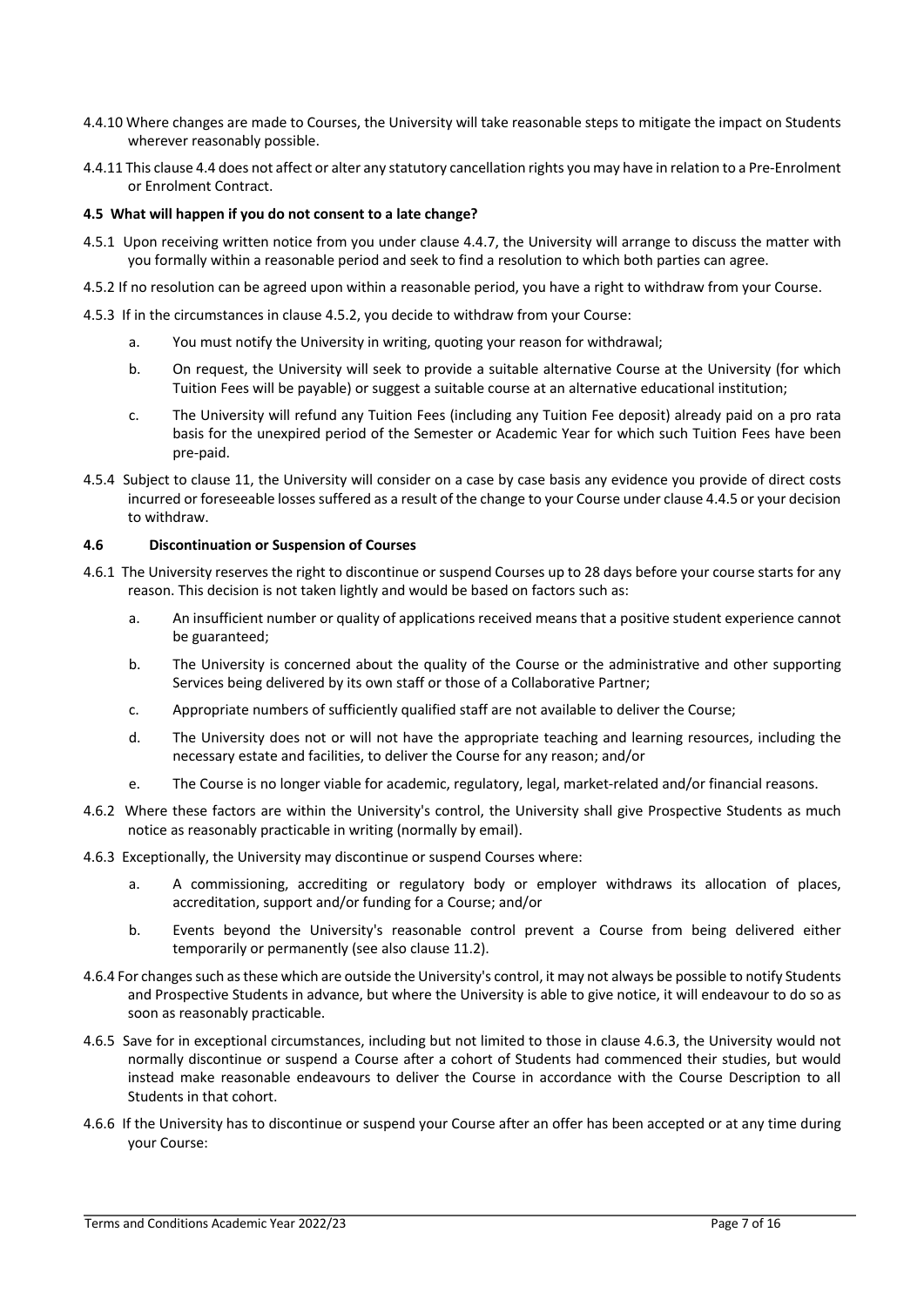- a. On request, the University will seek to provide a suitable alternative Course at the University (for which Tuition Fees will be payable) or suggest a suitable course at an alternative educational institution;
- b. If you will not be studying further at the University, the University will refund any Tuition Fees (including any deposit) already paid on a pro rata basis for the unexpired period of the Semester or Academic Year for which such Tuition Fees have been pre-paid; and
- c. Subject to clause 11, the University will consider on a case by case basis any evidence you provide of direct costs incurred or foreseeable losses suffered as a result of the discontinuation or suspension of your Course, for example housing costs.

# **4.7 Withdrawal of Services**

- 4.7.1 The University reserves the right to make variations to or withdraw Services if such actions are reasonably considered to be necessary by the University, for example, where:
	- a. Events beyond the University's reasonable control prevent a Service from being delivered either temporarily or permanently (see also clause 11.2);
	- b. information technology systems require essential maintenance work, upgrades or repairs;
	- c. health and safety or other legal reasons apply; or
	- d. improvements and changes are being made to the University's estate and facilities.
- 4.7.2 The University will take reasonable steps to mitigate the impact of such variations or withdrawals on Students wherever reasonably possible, for example by substituting alternative similar Services, and giving warning of forthcoming changes or likely periods of non-availability.
- 4.7.3 The University reserves the right to make reasonable additional charges and to change charges for Services in order to cover costs or to ensure the availability of Services for the benefit of all Students (for example by fining Students who misuse library services to the detriment of other users).
- 4.7.4 The University is unable to guarantee that all Services will be available at all times to all Students but will endeavour to provide a reasonable level of provision during University teaching hours.

# **4.8 Module Choices**

- 4.8.1 The University aims to offer flexibility of study within the relevant Regulations, Policies and Procedures but cannot guarantee that all parts of or options within Courses will be available to all Students who are qualified to take them. This is because the provision of specific modules is subject to staff specialisms, availability and continued employment.
- 4.8.2 The range of optional modules on offer may change for the reasons set out in clause 4.3.2 and/or for the reasons given for discontinuing or suspending Courses in clause 4.6.1.
- 4.8.3 Some optional modules may have minimum or maximum Student number requirements and may not run in every Academic Year.
- 4.8.4 If any modules are no longer available, the University will ensure that suitable alternatives are made available to Students to the extent necessary for Students to meet all required learning outcomes for the anticipated Award.

# **4.9 Study Abroad**

- 4.9.1 The University offers a number of courses that are 4 years in length which include an integrated compulsory year abroad after year 2.
- 4.9.2 Students are normally required to be averaging a minimum of 50% in their University modules to be eligible to study on the year abroad.
- 4.9.3 Students who decide during year 1 or year 2 they no longer wish to take up the opportunity of a year abroad, who are unable to secure a visa, or who do not meet the academic threshold in 4.9.2, will be transferred to the 3-year version of the same subject.
- 4.9.4 Study abroad locations and opportunities may change depending on the number and range of partnerships available, financial, regulatory or academic reasons, or for events beyond the University's reasonable control (see clause 11.2)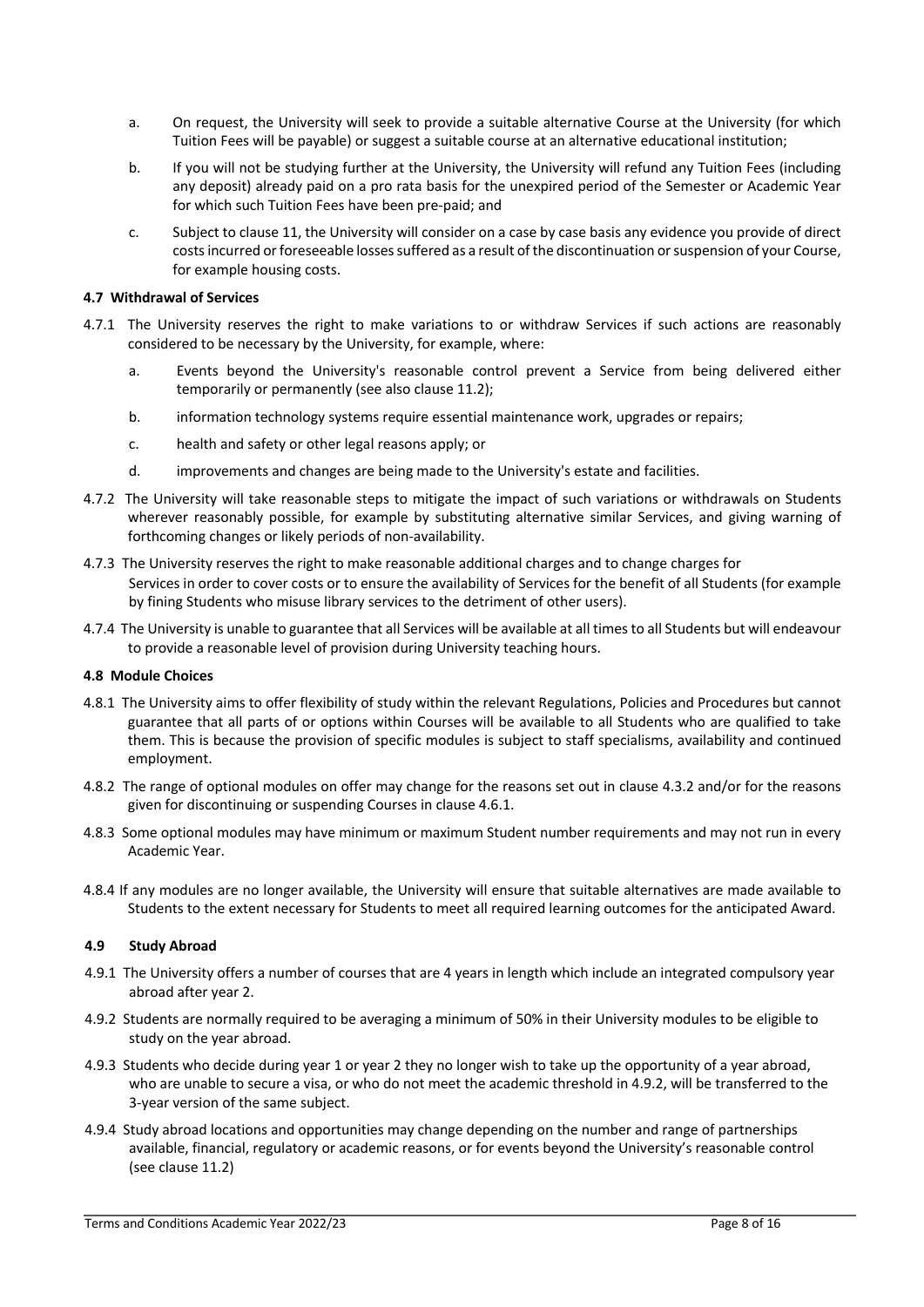4.9.5 Transfers into a course with an integrated compulsory year abroad will be subject to placements at partner universities being available.

# **4.10 Courses offered via distance-learning**

4.10.1 The University offers several courses via distance-learning where students are not required to physically attend the University for any part of their studies. Students can visit the campus and use its facilities if they live locally; however, this is entirely optional.

4.10.2 Support is provided to students studying via distance learning in line with the Distance-learning policy. Synchronous support is offered within University opening hours (9am-5pm UK time, excluding bank holidays). The one exception to this is for Canvas where a dedicated 24-hour support phone service is provided. Asynchronous support is available and students are encouraged to avail themselves of this. More information around online and other asynchronous support can be found on the Student Support and Success pages of the intranet.

# **5 THE REGULATIONS, POLICIES AND PROCEDURES**

# **5.1 Compliance with the Regulations, Policies and Procedures**

5.1.1 You are required as a condition of accepting a place on a Course and Enrolling to abide by the University's Regulations, Policies and Procedures. A full range of University policies, guidelines and regulations can be found on the University website: https://www.winchester.ac.uk/about-us/leadership-andgovernance/policies-andprocedures/. These include:

- Academic Appeals Regulations, Form and Guidance
- Academic Misconduct Policy
- Academic Regulations for Taught Programmes
- Accessible & Inclusive Learning Policy
- Admissions Policy
- Appeals by Student Applicants Policy
- Assessment of Work by Students with SpLDs
- Assessment Regulations
- Award and Classification Rules and Credit Framework Summary
- Complaints Policy
- Disclosure and Barring Service Policy for Applicants and Students
- Distance Learning Policy
- Data Protection Policy
- Exam Regulations
- **Extenuating Circumstances Policy**
- **ICT Acceptable Use Policy**
- Intellectual Property and Recording of Lectures Guidelines
- Invigilation Policy
- Payment of University Fees Regulations
- Pregnancy, Adoption and Becoming a Parent while Studying Approved Procedures
- Recognition of Prior Leaning (RPL) Policy
- Refund of Tuition Fee Deposits Policy (International Students)
- Social Media Policy
- **Student Conduct Policy**
- Student Representation Policy
- Supported Study Approved Procedures
- Tier 4 Compliance Policy
- Work-based Learning and Placements Approved Procedures
- 5.1.3 The Regulations, Policies and Procedures applicable to you are available on the University website and form part of your Contract Information.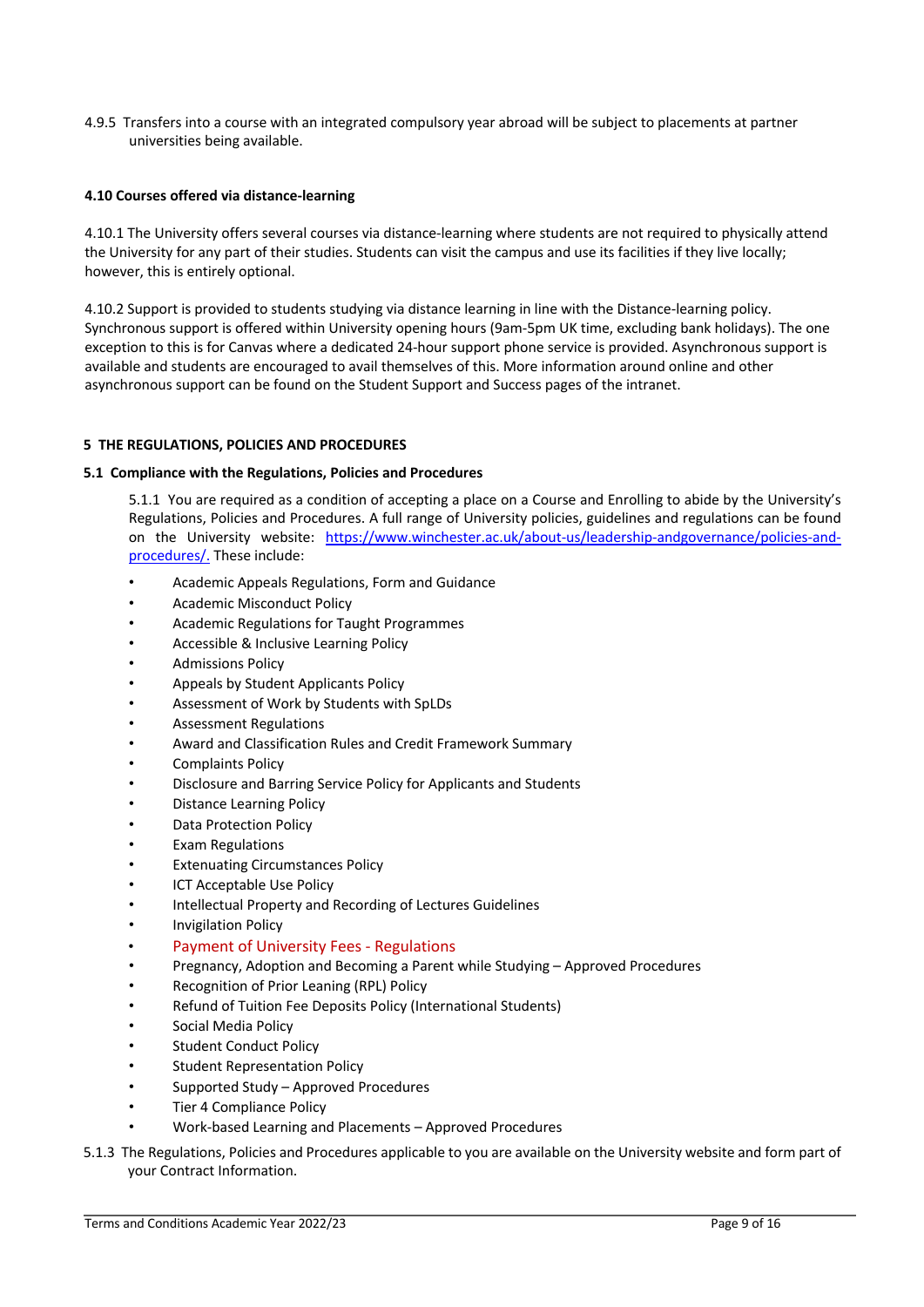- 5.1.4 Additional documents, including other policies and guidance, provide information on how the Regulations, Policies and Procedures are implemented and are available on the Website and Intranet. These documents do not form part of your Enrolment Contract with the University but you would be expected to abide by them, as would the University.
- 5.1.5 In addition University and Student Union staff and students have worked together to develop a charter that clearly sets out what we all expect of each other. It recognises the importance of an effective partnership commitment, in which staff have professional obligations and students are responsible for themselves as learners and as individuals. The Charter is approved and reviewed annually by the Student Academic Council. Read the Charter at www.winchester.ac.uk/studentcharter.

# **5.2 Changes to Regulations, Policies and Procedures**

- 5.2.1 The University reserves the right to make reasonable changes to the Regulations, Policies and Procedures where in the opinion of the University it will assist in the proper delivery of education and other services and/or it is in the interests of Students and/or is required by a relevant third party such as an accrediting or regulatory body or by law.
- 5.2.2 These changes will normally come into effect at the beginning of the next Academic Year.
- 5.2.3 The University reserves the right to introduce changes during the Academic Year when it reasonably considers it to be in the interests of Students or it is required by law or by relevant third parties.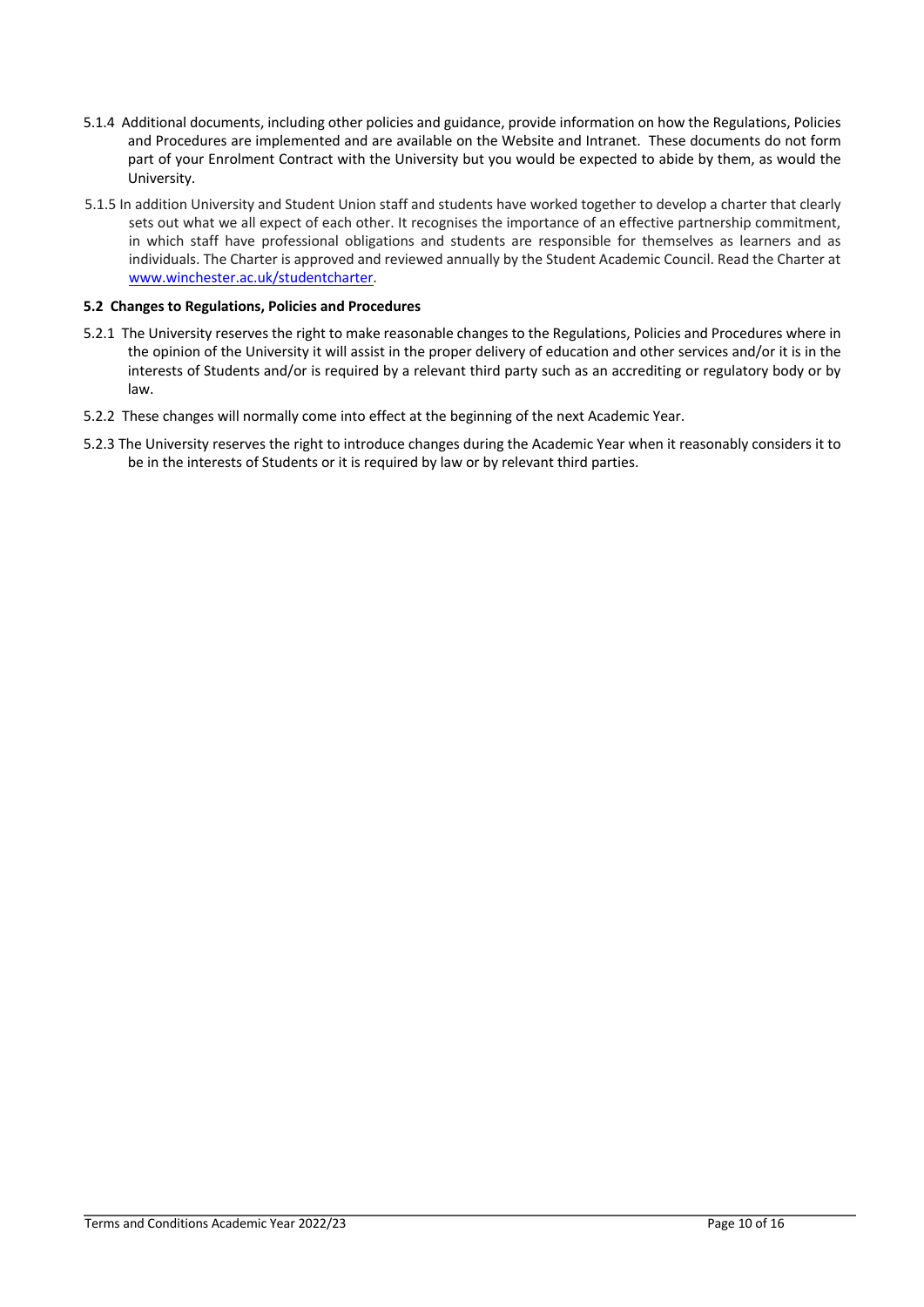- 5.2.4 Changes are usually made for one or more of the following reasons:
	- a. To review and update the Regulations, Policies and Procedures to ensure they are fit for purpose;
	- b. To reflect changes in the external environment, including legal or regulatory changes, changes to funding or financial arrangements or changes to government policy, requirements or guidance;
	- c. To incorporate sector guidance or good practice;
	- d. To incorporate feedback from Students; and/or
	- e. To aid clarity or consistency of approach.
- 5.2.6 Where changes are made, the University will take reasonable steps to minimise disruption to Students wherever reasonably possible, for example, by giving reasonable notice of changes to Regulations, Policies and Procedures before they become effective, or by phasing in the changes, if appropriate. Students will be consulted on the changes through their representation at deliberative University committees.
- 5.2.7 If you have any concerns about the rationale for or effect of any change, please contact the Academic Registrar (see clause 16 for contact details).
- 5.2.8 The updated Regulations, Policies and Procedures shall be made available on the University's Website and on the Intranet and may be publicised by other means so that you can be aware of any changes.

#### **6 TUITION FEES, DEPOSITS, DEBTS AND REFUNDS**

#### **6.1 Tuition Fees**

- 6.1.1 The University charges Tuition Fees for the delivery of its Courses and you will have primary responsibility for payment.
- 6.1.2 The University will not send invoices for tuition fees unless the student is being sponsored in which case the invoice will be sent to the sponsor. Students are advised of their tuition fee in their offer letter.
- 6.1.3 If the third party does not make payment in full by the due date, you will be invoiced personally for any outstanding balance.
- 6.1.4 If payment is not made, the provisions of clause 6.5 will come into force.
- 6.1.5 You are contractually obliged to pay the Tuition Fees and all other mandatory Additional Costs on the dates they fall due from the moment the Enrolment Contract is formed under clause 2.3.
- 6.1.6 Tuition Fees are usually charged to Students in every Academic Year of their Course and you should therefore ensure that the necessary arrangements to pay your Tuition Fees have been made before enrolling for the next Academic Year.

#### **6.2 Tuition Fee review**

- 6.2.1 The levels of Tuition Fees are reviewed, and may be revised, on an annual basis prior to the beginning of the Academic Year in question.
- 6.2.2 Current levels of Tuition Fees can be found on the University's course pages on the Website.

#### **6.3 Deposits**

- 6.3.1 The University reserves the right to require a deposit towards your Tuition Fees. In practice this requirement is usually limited to international Prospective Students.
- 6.3.2 Details of any deposit that you are required to pay will be set out in your Offer Letter.
- 6.3.3 Where a deposit is required your place on a Course will not be guaranteed until it is paid.

6.3.4 In accordance with the Refund of Tuition Fee Deposits – International Students you may be entitled to a refund of your deposit.

#### **6.4 Withdrawals, transfers and time out from study and refunds (outside of statutory cancellation periods)**

6.4.1 If you wish to take time out from your studies (interruption), withdraw, or transfer to another institution within the first three weeks of your Course start date, outside of any statutory cancellation rights which may apply to you under clauses 2.2.3 and 2.3.3, the University will refund any Tuition Fees paid, but the University reserves the right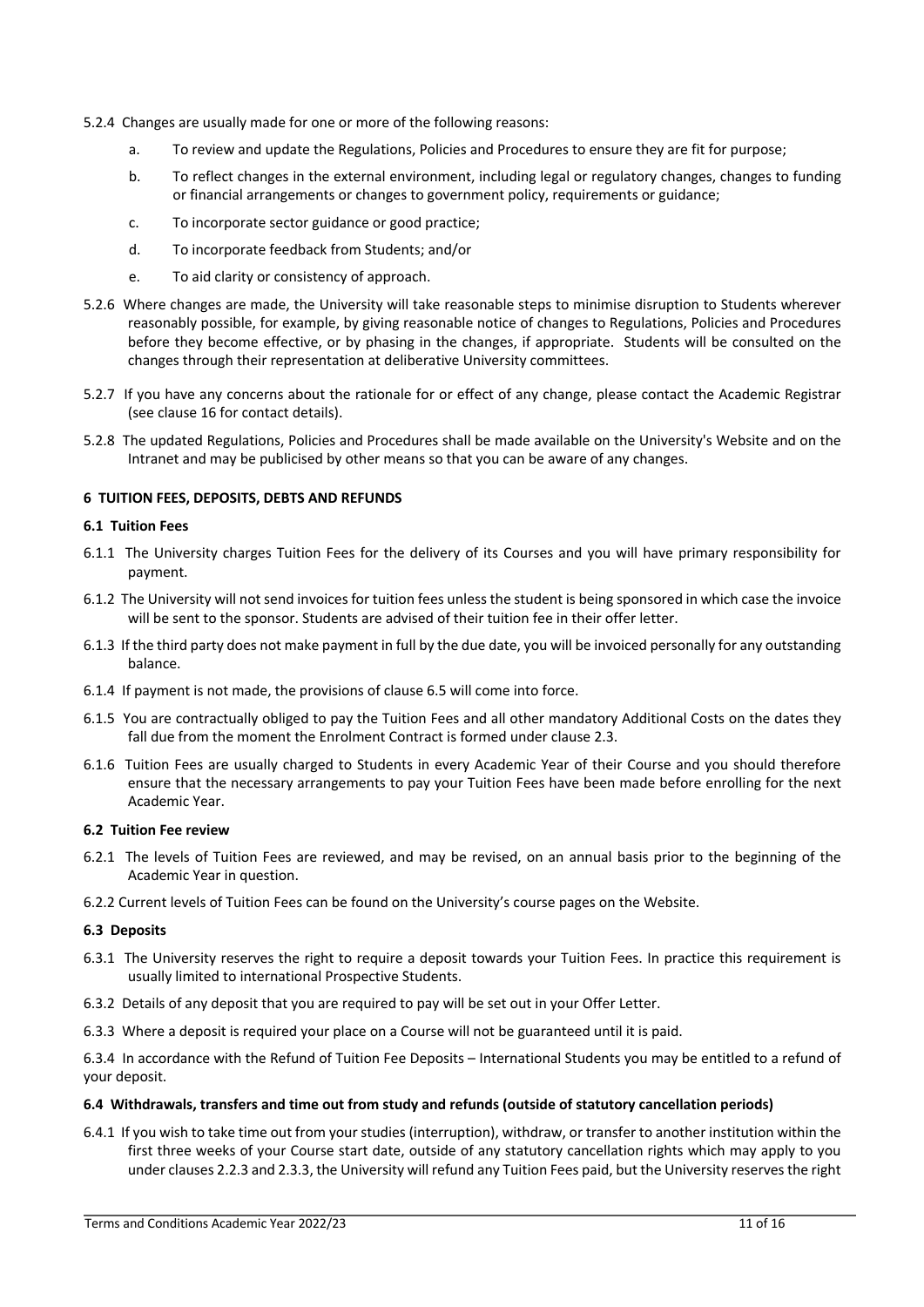to retain any deposit paid (only applicable to international Prospective Students) as a contribution towards the University's reasonable costs and expenses.

- 6.4.2 If you take time out from your studies (interruption), withdraw or transfer to another institution after the first three weeks of your Course start date, but before the end of an Academic Year, refunds/credits of Tuition Fees paid are not automatically given but, unless you retain a statutory right to cancel under clause 2.2.3 or 2.3.3 which entitles you to a full refund, the University will refund a proportion of any Tuition Fees in accordance with the Payment of University Fees – Regulations
- 6.4.3 The University will not be liable for any loan or other payments, costs or losses you may incur as a result of your failure to confirm your time out (interruption), withdrawal or transfer promptly in writing in accordance with the University process (but this does not affect any statutory cancellation rights you may have).
- 6.4.5 The University will not refund to you any Tuition Fees paid on your behalf by the Student Loans Company, or any other third party.

# **6.5 Debts**

- 6.5.1 The University reserves the right at any time during the Academic Year to withdraw you from your Course and to withhold all Services until all outstanding Tuition Fees are paid and/or terminate the Enrolment Contract between you and the University.
- 6.5.2 Before exercising its rights under clause 6.5.2, the University will give you two weeks' notice of its intentions, allow you the opportunity to make representations and take those representations into account in deciding how to proceed.
- 6.5.3 If, at the end of your current period of Enrolment, you are in debt to the University for Tuition Fees, the University reserves the right not to allow you to re-Enrol on your Course for the next period of Enrolment in accordance with the Payment of University Fees – Regulations.
- 6.5.4 The University will not normally prevent a student from progressing to the next academic year of their course of study if they have paid at least 80% of their full years' tuition fees and have a payment plan in place for the balance.
- 6.5.5 If an Progression and Award Board confirms an Award to you which is normally conferred at a graduation ceremony and you are in debt to the University you will not be permitted to attend your graduation ceremony unless all debts are paid in advance of your ceremony.
- 6.5.6 The University will seek payment of all debts.

# **7 STUDENT UNION**

- 7.1 All Students are automatically registered as members of the Winchester Student Union unless you notify the President of the Winchester Student Union in writing that you do not wish to register.
- 7.2 Details of the procedures of membership and other information relating to the Student Union are available at http://www.winchesterstudents.co.uk/top-navigation/your-union/membership.
- 7.3 The University shall not unfairly disadvantage any Student because they are not a member of the Student Union.

# **8 OWNERSHIP OF STUDENTS' WORK AND INTELLECTUAL PROPERTY**

8.1 The provisions of the University's Intellectual Property Policy and Regulations apply to the ownership of works and Intellectual Property created by Students during their Course.

# **9 COLLABORATIVE PARTNERS**

- 9.1 If you are studying at a Collaborative Partner, you will be subject to certain additional regulations and contractual terms of that Collaborating Organisation, including disciplinary regulations. These will be made available to you prior to you undertaking any studies at a Collaborative Partner via that Partner.
- 9.2 Breach of these additional regulations or contractual terms may be treated as a breach of the Regulations and may result in the University requiring you to withdraw from your Course, the withholding of Services and/or the termination of the Enrolment Contract between you and the University.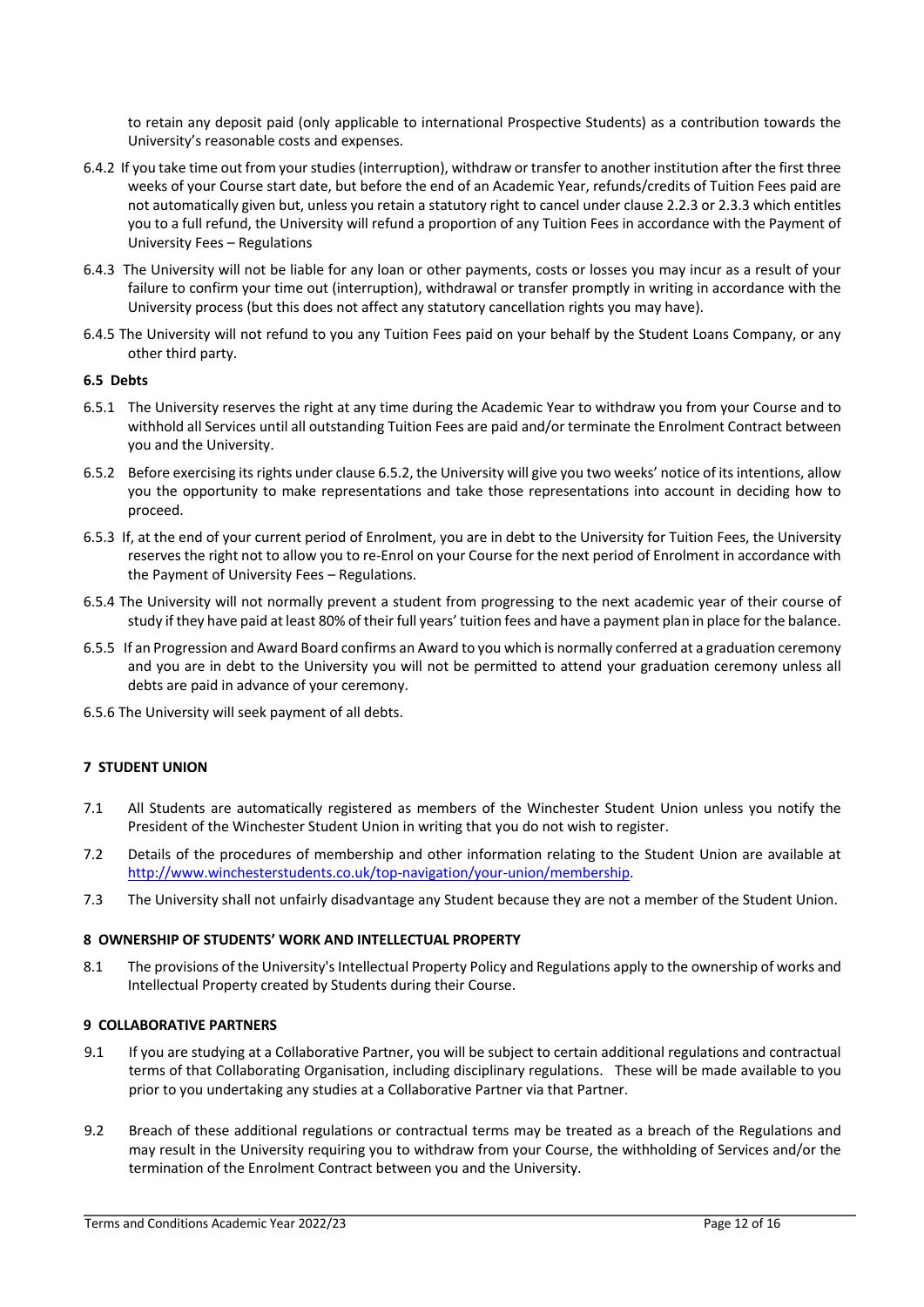- 9.3 The University has agreements with Collaborative Partners which set out the roles and responsibilities of each in relation to your admission, Course and Services.
- 9.4 Where such responsibilities rest with the Collaborative Partners, the University will not be responsible for:
- a. failure by the Collaborative Partner to carry out those responsibilities, or failure by the University as a consequence of the actions of the Collaborative Partner;
- b. the negligent acts or omissions of the Collaborative Partner's staff; or
- c. circumstances beyond the University's or the Collaborative Partner's control which prevent or limit performance of the University's or the Collaborative Partner's obligations;

However, the University does not exclude any liability for any personal injury to or death of a Student due to any negligent act or omission of the University or its staff. The University will also use its reasonable efforts to ensure that appropriate alternative arrangements are put in place for Students wherever possible or offer Students affected the opportunity to withdraw from their Course in accordance with clause 4.5.3.

# **10 DATA PROTECTION**

- 10.1 By applying to the University of Winchester, while you are a student at the University and after you cease to be a student, the University needs to collect, store, use and disclose certain personal data about you for purposes connected with your studies, including providing services to applicants, current students and alumni.
- 10.2 Full details of how the University processes your personal data in accordance with the General Data Protection Regulation 2016 and the Data Protection Act 2018 along with details of your rights in relation to our processing are set out in our Privacy Notice found at https://www.winchester.ac.uk/privacypolicy.

# **11 LIABILITY**

# **11.1 General**

- 11.1.1 Students are advised to obtain insurance for their own property before arrival at the University and should note, in particular, that sporting activities are undertaken at their own risk (subject to clause  $11.1.2(c)$ ).
- 11.1.2 The University cannot accept responsibility for:
	- a. any damage to your property (including to personal I.T. equipment, vehicles and bicycles parked on University campuses) unless it is caused by the negligence or default or dishonesty of the University or its staff;
	- b. personal injuries or death except in so far as it is caused by the negligence of the University or its staff;
	- c. losses that were not foreseeable to both parties when the Contract was formed;
	- d. losses that were not caused by any default on the part of the University; and
	- e. business losses, and/or losses of non-consumers.
- 11.1.4 In any event, save for any liability in negligence for personal injury or death or for fraud or fraudulent misrepresentation, any remaining liability is limited to the value of Tuition Fees paid by or on behalf of the Prospective Student or Student to the University or the amount, if any, the University receives from its insurers in respect of that particular loss, whichever is the greater.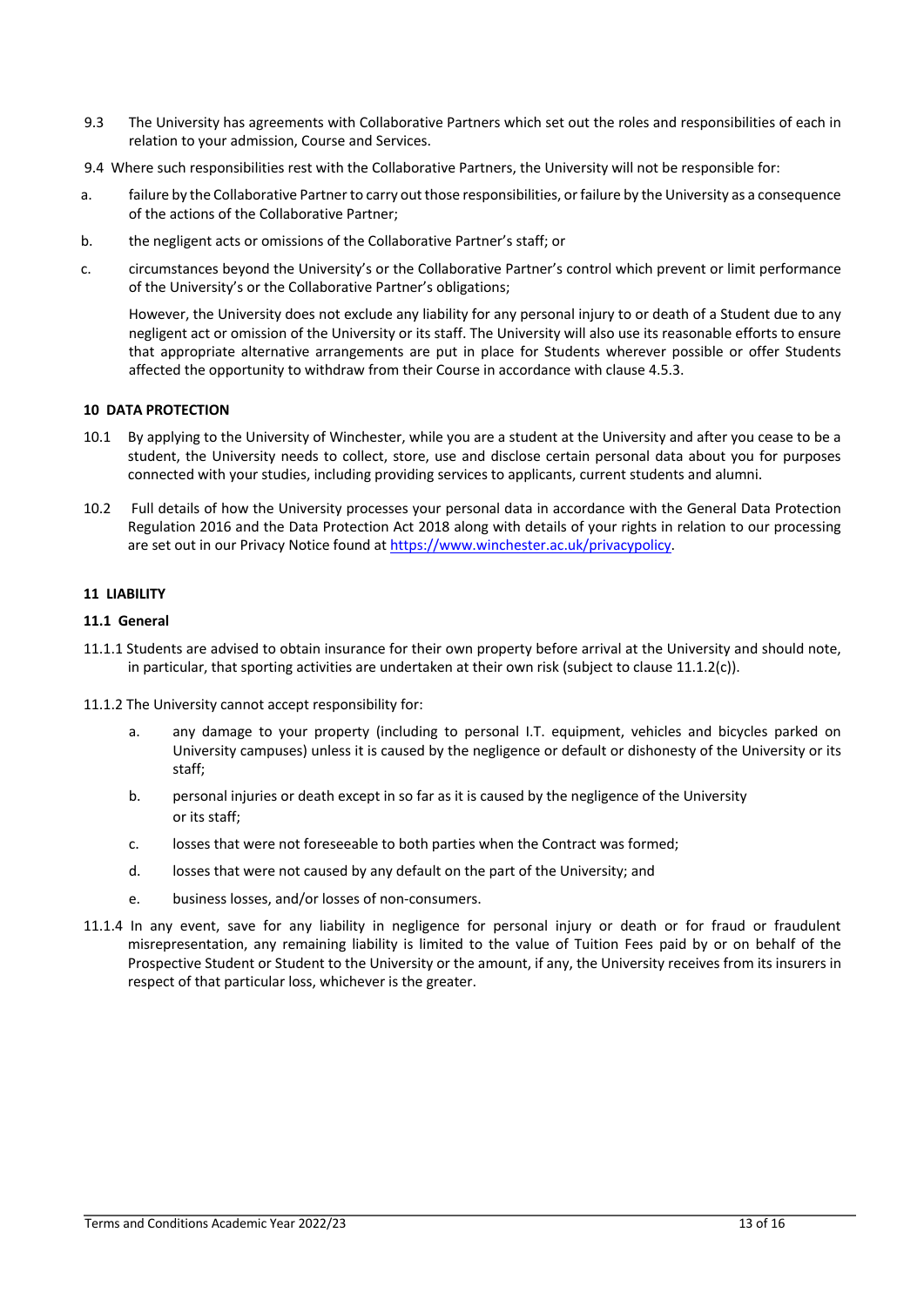11.1.5 The University will consider individual circumstances via the University's complaints procedure.

# **11.2 Exclusion of liability for events beyond reasonable control**

- 11.2.1 Neither party shall be liable to the other for any failure or delay in performing its obligations under the Pre-Enrolment or Enrolment Contract if such failure or delay is due to any cause beyond that party's reasonable control.
- 11.2.2 This will include (but will not be limited to) governmental actions, war, riots, civil commotion, acts of terrorism, occupations, fire, flood, epidemic, pandemic, labour disputes (including labour disputes involving the workforce of any third party) and act of God.

# **11.3 Connecting Student's personal IT equipment to the University network**

- 11.3.1 Students need to connect personal IT equipment to the University network as set out in the Information and Communication Technology Acceptable Use Policy.
- 11.3.2 Students connecting to the network do so on the basis that they accept all risks associated with the connection (e.g. virus attack) and that the University accepts no liability, save for loss or damage caused directly by the negligence or breach of contract or failure to adhere to the Information and Communication Technology Acceptable Use Policy by the University or its staff.

# **12 TERMINATION OF PRE-ENROLMENT OR ENROLMENT CONTRACTS**

# **12.1 Termination of Pre-Enrolment or Enrolment Contracts by the University**

- 12.1.1 The University may terminate your Pre-Enrolment or Enrolment Contract at any time immediately by written notice if you are in material breach of the Terms and Conditions or the Regulations, Policies and Procedures and in particular in the following circumstances:
	- a. If you have provided false, incomplete or misleading information in relation to your application for admission to the University and this has affected the University's decision to offer you a place on a Course;
	- b. If you fail to comply with requests for information, to make declarations, and/or to meet any specific requirements of your Course;
	- c. Where your circumstances change so that you are no longer able to meet the special requirements set out in clause 3.2, for example, you acquire a relevant criminal conviction, develop a condition so that you no longer meet the occupational health requirements, or you do not have permission to remain in the UK for the purposes of study at the University;
	- d. If you fail to meet the requirement to Enrol in the first Academic Year of your Course or fail to re-Enrol in subsequent Academic Years within the required timescale;
	- e. Where it has been found that your actions or behaviour prior to starting your studies at the University fall below the expectations set out in our 'Conduct policy for students';
	- f. If following the University's standard assessment processes, including any appeal process, you are judged to have failed to meet the required standard for Students' performance for your Course in accordance with the Regulations, Policies and Procedures, including but not limited to unsatisfactory standard of work, academic misconduct, failure to meet specified attendance requirements, failure to submit course work, complete assessments and/or meet Course deadlines, failure to fulfil a specified contract of studentship, failure to complete a mandatory placement for a Course, or failure to adhere to professional standards for training purposes;
	- g. If you fail to pay any Tuition Fees by the due date specified by the University. This includes where you have an agreement with a third party for them to pay your Tuition Fees on your behalf since you are contractually responsible for payment of Tuition Fees.

# 12.1.2 The effect of the University terminating your Pre-Enrolment or Enrolment Contract under clause 12.1.1 or under any other provision of the Terms and Conditions will be that:

a. you may either be refused Enrolment or you may be required to withdraw from the University immediately and you will no longer be entitled to commence or continue your Course; and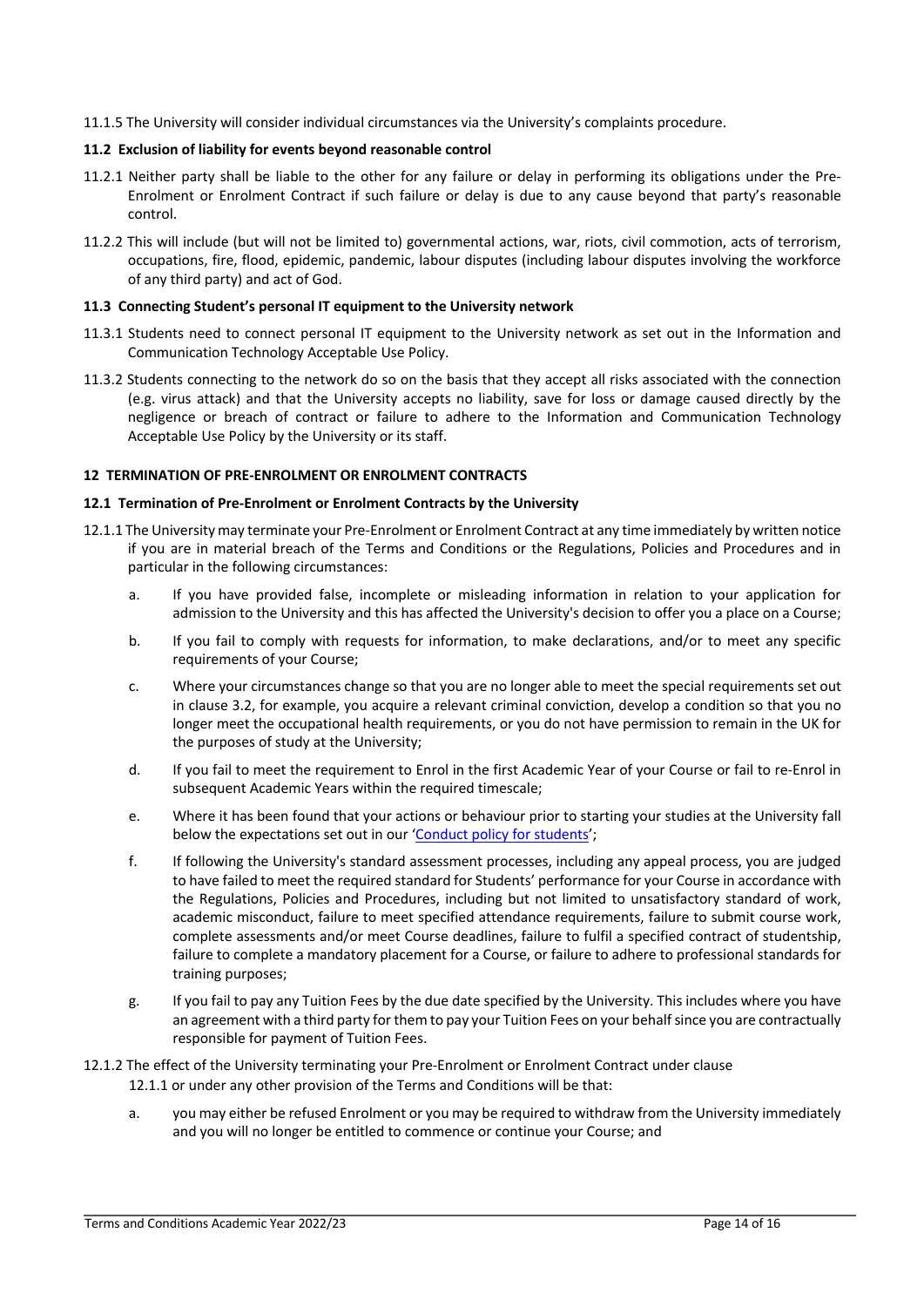b. the University may at its absolute discretion refund or abate a proportion of any prepaid Tuition Fees on a pro rata basis for the unexpired period of the Academic Year, subject to the University retaining an amount to cover its reasonable losses and costs as a result of the termination, including any deposit paid.

# **12.2 Termination of Pre-Enrolment or Enrolment Contracts by the Student**

- 12.2.1 If you decide prior to Enrolment in your first Academic Year not to take up a place offered to you, you must notify the University in writing and in any event prior to the date upon which Enrolment is scheduled to take place.
- 12.2.2 Students may, at the Universities discretion, take time out from their studies (interrupt), withdraw or transfer to another institution at any time after Enrolment, but are strongly advised to discuss the implications in advance with relevant University staff (including their faculty, Registry, Finance, the disabled student support team, the international student support team and/or student counselling and advice services), the Student Union and their sponsor/employer/funding body, as applicable, since such decisions can have significant implications.
- 12.2.3 Students must follow the applicable University processes or procedures in order to take time out of study (interrupt), to withdraw or transfer.
- 12.2.4 You will continue to be considered as enrolled for Tuition Fees purposes until the University is properly notified through the correct procedures.
- 12.2.5 Students taking time out (interrupting), withdrawing or transferring to another institution after Enrolment may be entitled to a refund of all or part of their Tuition Fees (see clause 6.4).

# **13 NOTICES**

- 13.1 Any notice served by the University under these Terms and Conditions and any correspondence from the University shall be deemed to have been served five working days after dispatching to your Unimail email account if you are a current Student, your nominated email address if you are a Prospective Student and/or the address notified to the University by you.
- 13.2 We will normally communicate with you via email. However, if we do communicate with you via post, the University shall be entitled to assume that the last home and term-time addresses you provided to it are your current addresses, and therefore you must keep the University informed of any changes to these addresses.
- 13.3 Any correspondence from the Student to the University should be sent via the University email address from which the initial correspondence through your Unimail account originated, or to the address specified for such correspondence in these Terms and Conditions or the Regulations, Policies and Procedures or if an address is not specified, to the general University address:

University of Winchester, Winchester, Hampshire, SO22 4NR

13.4 All correspondence including electronic or post shall be deemed to have been served on the University five working days after dispatch.

# **14 CHANGES TO TERMS AND CONDITIONS, SEVERANCE AND CONTRACT VARIATIONS**

# **14.1 Changes to Terms and Conditions**

- 14.1.1 The University reserves the right to make reasonable changes to these Terms and Conditions other than as set out elsewhere in these Terms and Conditions at any time in order to:
	- a. comply with any changes as a result of Brexit, other changes in the law, government policy, requirements or guidance, or to take account of a ruling by a court or similar body;
	- b. comply with any changes requested by the Office for Students (OfS), the Teaching Regulation Agency (TRA) or any other major funding body or successor body;
	- c. implement legal advice, national guidance or good practice;
	- d. provide for the introduction of new or improved methods of operation, services or facilities;
	- e. make them clearer or more favourable to you;
	- f. rectify any error that might be discovered in due course; and/or
	- g. further clarify or structure existing arrangements.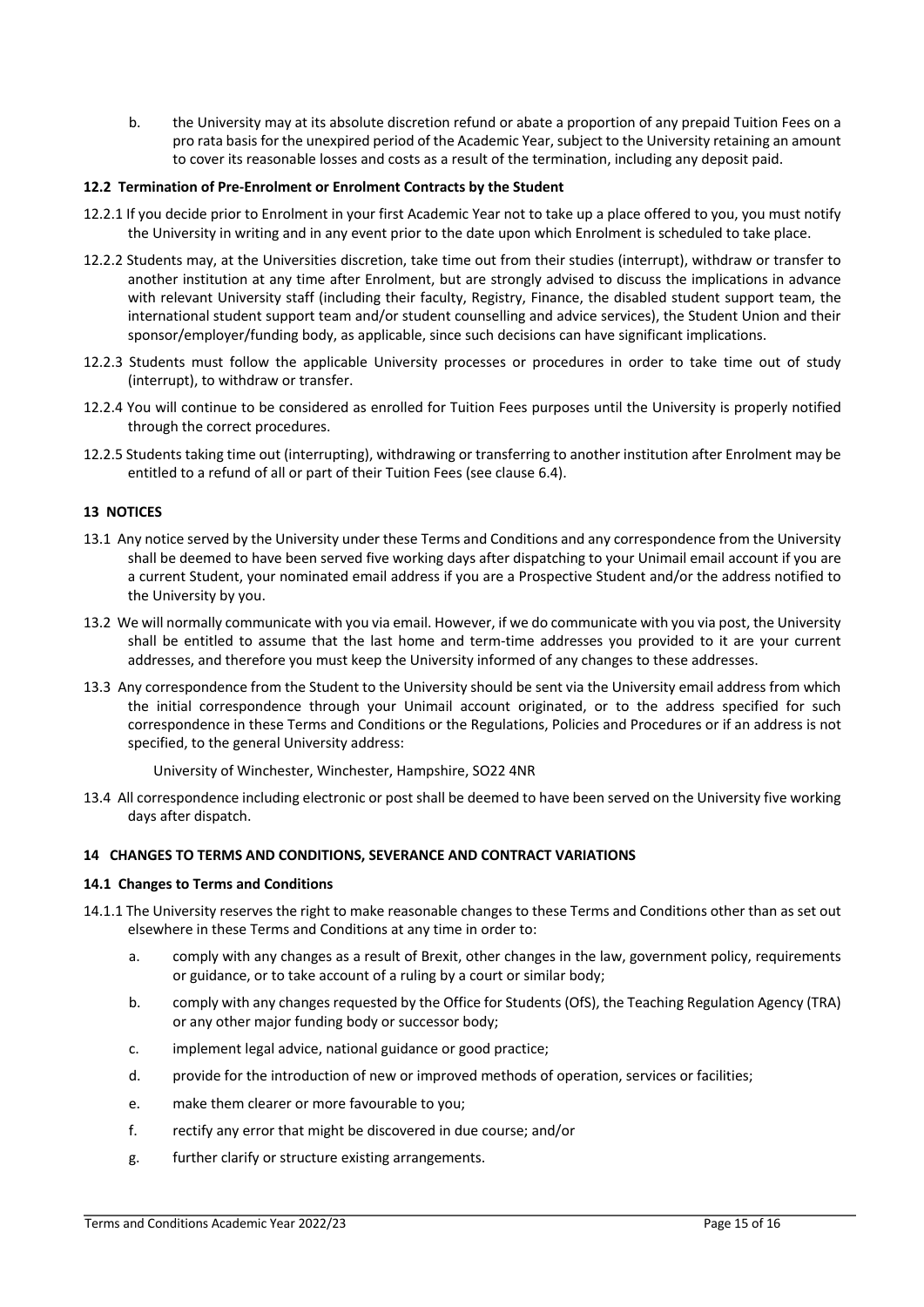- 14.1.2 These changes will normally come into effect at the beginning of the next Academic Year, although the University reserves the right to introduce changes during the Academic Year when it reasonably considers it to be in the interests of Students or required by law or relevant third parties.
- 14.1.3 The University will give prior notice to Prospective Students and Students when changes to the Terms and Conditions are to be made, but where this is not possible, changes will be brought to your attention as soon as is reasonably practicable.
- 14.1.4 Where changes are made to the Terms and Conditions, the University will take reasonable steps to mitigate the impact on Students wherever reasonably practicable.
- 14.1.5 If you have any concerns about the rationale for or effect of any change, please contact the Academic Registrar (see clause 16 for contact details).
- 14.1.6 Any new editions of the Terms and Conditions shall be made available on the University's Website and on the Intranet, are available to read at Enrolment/re-Enrolment, and may be publicised by other means so that you can be aware of any changes.

# **14.2 Severance**

14.2.1 In the event that any term, condition or provision contained in the Terms and Conditions is held to be invalid, unlawful or unenforceable to any extent, such term, condition or provision shall, to that extent, be severed from the Pre-Enrolment or Enrolment Contract between you and the University without affecting the remaining Terms and Conditions which shall continue to be valid.

# **14.3 Transfer or Deferral of Courses**

- 14.3.1 If the University permits you to transfer between Courses or defer your place, such transfer or deferral shall be treated as a variation of your Pre-Enrolment or Enrolment Contract with the University and will be subject to your continued acceptance of the Terms and Conditions and University Regulations, Policies and Procedures.
- 14.3.2 No other variation or amendment to your Pre-Enrolment or Enrolment Contract may be made by you without the prior written consent of the University (not to be unreasonably withheld or delayed) or otherwise than as set out in these Terms and Conditions.
- 14.12 Following a transfer or deferral, the University shall amend your Contract Information, if necessary, before you start or recommence your Course, and your Enrolment on the Course shall constitute your consent to the variation.

# **15 STATUS OF TERMS AND CONDITIONS AND YOUR CONTRACT INFORMATION**

- 15.1 The University uses all reasonable efforts to ensure that these Terms and Conditions, and your Contract Information represent the entire agreement between you and the University and do not contradict any information given to you on any visits to the University e.g. on open days or for interviews. If you have been told something specific about the University and/or a Course upon which you are basing your decision to apply for or accept a place on a Course but this information does not appear in these Terms and Conditions or the Contract Information, please notify us (as per clause 16) before you apply or accept in order that the University can confirm whether or not what you have been told is accurate.
- 15.2 In the event of inconsistencies between the Terms and Conditions, the University Regulations, Policies and Procedures and the remainder of the information in your Contract Information, the Terms and Conditions will take precedence over the University Regulations, Policies and Procedures which shall in turn take precedence over the remainder of the information in your Contract Information.
- 15.3 Any failure or delay by the University or Student to exercise their rights under the Pre-Enrolment or Enrolment Contract shall not be taken to mean that they want to waive their rights. Also, any waiver in respect of one act or omission shall not be taken as an indication that they wish to waive their rights in respect of any other or future acts or omissions.
- 15.4 No third party will be entitled to enforce any of the provisions within these Terms and Conditions and the Contracts (Rights of Third Parties) Act 1999 is excluded.

#### **16 GOVERNING LAW, QUERIES AND COMPLAINTS**

16.1 Queries about your Contract Information should be addressed as follows: